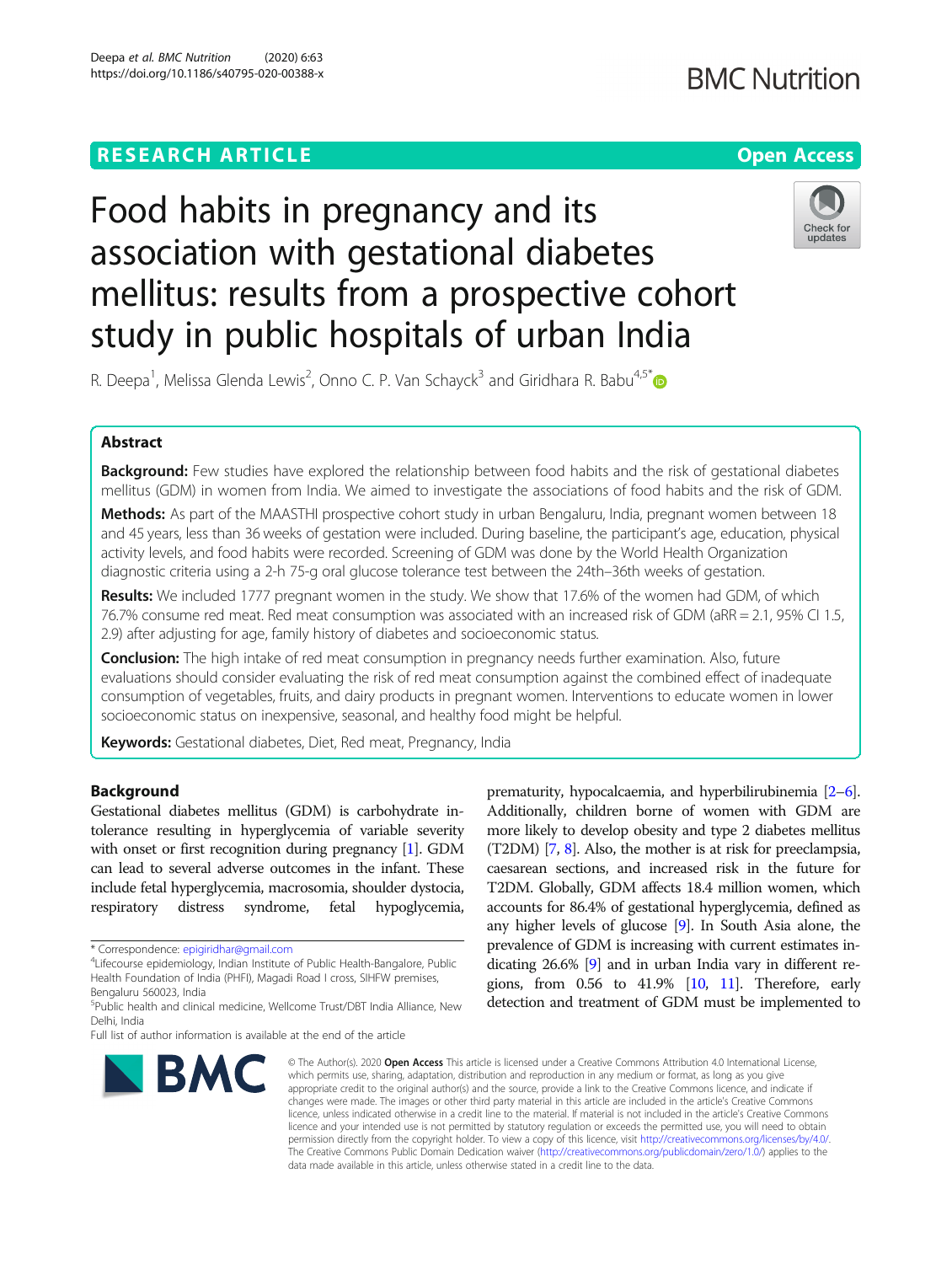improve outcomes for both mother and child in these women [\[12,](#page-7-0) [13\]](#page-7-0).

Advanced maternal age, high body mass index (BMI), a family history of T2DM are significant independent risk factors for hyperglycemia in pregnancy [[14](#page-7-0)]. Among other modifiable risk factors of GDM, tackling obesity is essential; even moderate changes in pre-pregnancy weight have shown to affect the risk of gestational diabetes among obese women [\[5,](#page-7-0) [15](#page-7-0)–[17\]](#page-7-0). Studies have also shown that minor degrees of carbohydrate intolerance are related to obesity [\[18\]](#page-7-0). Furthermore, Indians are known to have the thin-fat phenotype that is characterized by an excessive accumulation of fat for lower BMI [[19](#page-7-0)]. Several studies have proven that adults who had a low birth weight are more likely to develop higher glucose concentration and insulin resistance and adiposity [\[20\]](#page-7-0). Low birth weight and subsequent risk of non-communicable diseases have been associated with maternal diets that are poor in micronutrients [[21](#page-7-0)]. Therefore lifestyle factors such as lack of exercise and diet composition are modifiable predictors of risk for abnormal glucose tolerance during pregnancy. Hence apart from screening and managing GDM, it is essential to identify and control the factors leading to glucose intolerance in pregnancy. In the Indian context, identifying nutritional risk factors will enable us to screen and prevent GDM in this setting.

The available evidence regarding the relation of GDM with nutritional factors is not clear. Some studies have suggested that diets high in total fat, saturated fat, and lower consumption of carbohydrate, fruits, and vegetables during pregnancy are associated with a higher risk of developing GDM [[22](#page-7-0)–[25](#page-7-0)]. The SUN cohort in Spain demonstrates high consumption of potato, fast food, and sugarsweetened beverages before pregnancy are independently associated with GDM [\[26,](#page-7-0) [27](#page-7-0)]. Studies that have examined food groups and dietary patterns found that GDM was predicted by high intake of red and processed meats and a Western-type dietary pattern (i.e., high in red meat, refined sugars, and fried or snack foods) [\[28,](#page-7-0) [29](#page-7-0)].

Few studies have explored the relationship between dietary patterns and the risk of GDM of women from India, especially from the lower socioeconomic settings. There is limited knowledge regarding dietary habits as well as its association with GDM in pregnant Indian women attending public hospitals. As a result, there is a coexistence of malnutrition in the mother and the fetus associated with these conditions [[30](#page-7-0)]. Understanding the nutritional risk factors and its association with GDM can inform the policies in improving the health of women attending public hospitals. We aimed to investigate associations of food habits in pregnant women with the risk of GDM in the urban Indian women of the lower socioeconomic strata. We hypothesize that low intake of vegetables and high animal origin food among

pregnant women of lower socioeconomic strata are associated with the risk of GDM.

#### Methods

#### Study design and setting

Maternal Antecedents of Adiposity and Studying the Transgenerational role of Hyperglycemia and Insulin (MAASTHI) is an ongoing prospective cohort study. The cohort recruited pregnant women from public hospitals in Bengaluru, India. The primary objective of the MAASTHI Cohort is to study the association between maternal hyperglycemia and the risk of non-communicable diseases in infants. The participating hospital had an obstetric department that caters to the urban population of Bengaluru in the surrounding vicinity. A detailed protocol and related publications can be found elsewhere [\[17,](#page-7-0) [31](#page-7-0)].

In brief, we screened all pregnant women attending antenatal clinics in public hospital and obtained consent from eligible women to participate voluntarily in the cohort. The participants were enrolled from April 2016 to September 2018. Women entered the study if a singleton pregnancy of 14-weeks' gestation was confirmed. All pregnant women between the age of 18–45 years less than 36 weeks of gestation and willing to provide informed consent were included. We excluded women with coexisting severe illness. Ultrasonography reports were used to estimate the gestational age, and in the absence of ultrasonography reports, the participant's last menstrual period was recorded.

#### Food habit assessment

The food habits of the participants were recorded at the baseline using an interviewer-administered food propensity questionnaire to elicit the frequency of food consumption in the last month. Based on the cultural and local context, we prepared a list of foods more frequently consumed in this population. Food groups like vegetables, fruits, eggs, dairy, red meat, chicken, fish, nuts, cereal, cooking oil, fried food, and other habits like eating out were recorded. The participants were asked to indicate how often they consumed the particular food item. The questionnaire had five options for frequency of consumption ranging from "Never" to "daily." (Additional file [1\)](#page-6-0). The questionnaire was administered before undergoing the oral glucose tolerance test.

#### Assessment of non-dietary covariates

After the baseline interview, our trained research staff recorded the anthropometric measurements in a separate room, assuring privacy to the pregnant women. Using a digital weighing scale (Tanita) weight to the nearest 0.1 kg and using portable stadiometer (SECA 213) height of the mother to the nearest 0.1 cm were measured. The skinfold thickness at biceps, triceps and subscapular sites were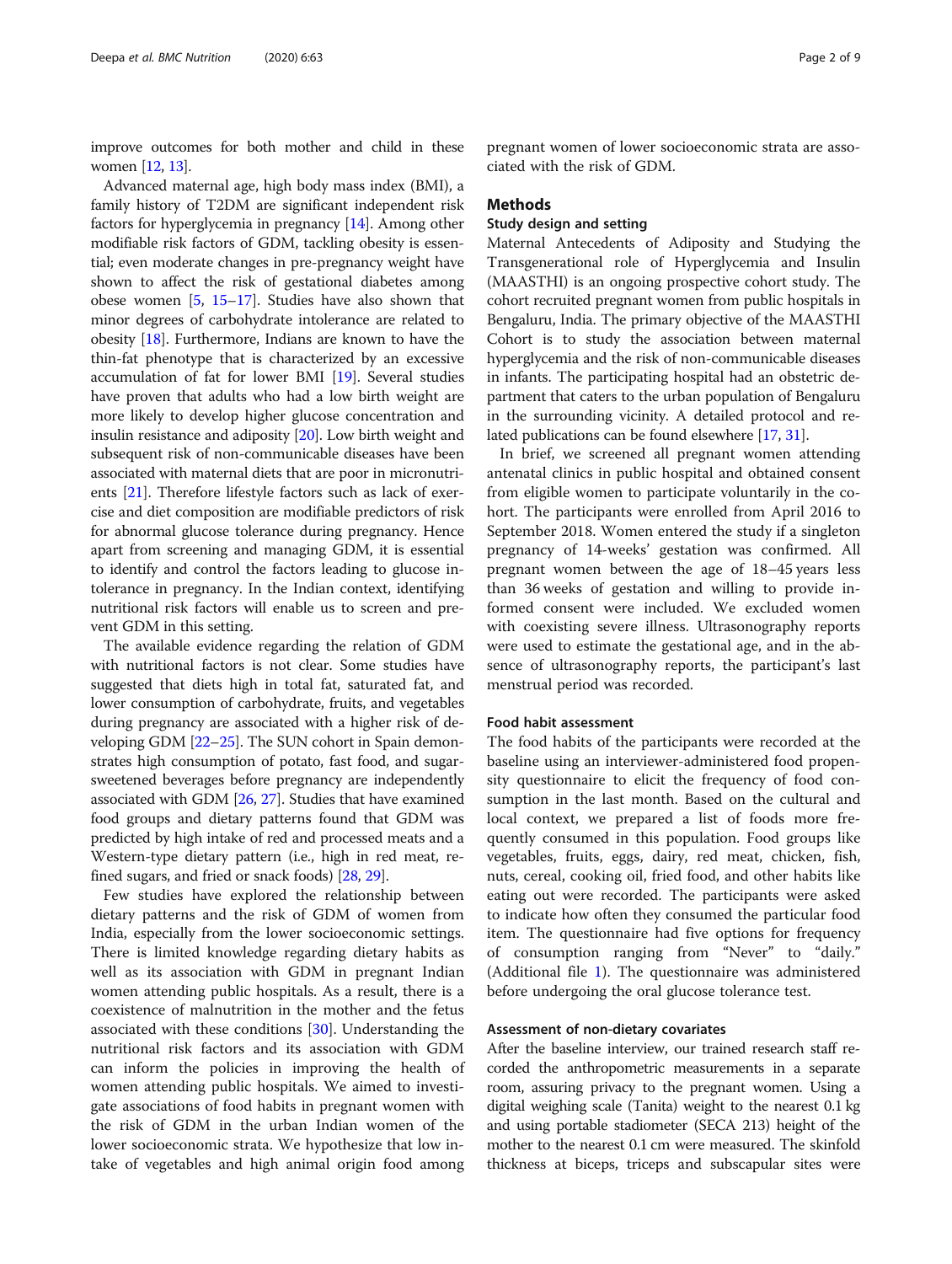#### <span id="page-2-0"></span>Table 1 Distribution of demographic characteristics among pregnant women with GDM and without GDM ( $N = 1777$ )

| Characteristics of the cohort              | <b>Categories</b>           | <b>GDM</b> status |                   | Total          | P-value    |
|--------------------------------------------|-----------------------------|-------------------|-------------------|----------------|------------|
|                                            |                             | Yes $(n = 313)$   | No ( $n = 1464$ ) | N (%)          |            |
| Age (years)                                | $Mean \pm SD$               | $25.9 \pm 4.4$    | $24.0 \pm 4.0$    | $24.3 \pm 4.1$ | $< 0.001*$ |
| Gestational age at baseline (weeks)        | $Mean \pm SD$               | $23.9 \pm 5.4$    | $23.8 \pm 5.4$    | $23.8 \pm 5.3$ | 0.95       |
| Gestational age at the time of OGTT weeks) | Mean $\pm$ SD               | $28.1 \pm 2.6$    | $28.1 \pm 2.9$    | $28.1 \pm 2.9$ | 0.90       |
| Religion                                   | Hinduism                    | 142(45.4)         | 677(46.2)         | 819 (46.0)     | 0.95       |
|                                            | Christianity                | 12(3.6)           | 53(3.7)           | 65 (3.7)       |            |
|                                            | Islam                       | 159(50.8)         | 734(50.1)         | 893 (50.3)     |            |
| Participant Education                      | Illiterate                  | 12(3.8)           | 43(2.9)           | 55(3.1)        | 0.06       |
|                                            | Primary School              | 21(6.7)           | 78(5.3)           | 99(5.6)        |            |
|                                            | Middle School               | 43(13.7)          | 267(18.2)         | 310(17.4)      |            |
|                                            | High School                 | 134(42.8)         | 641(43.8)         | 775(43.6)      |            |
|                                            | PUC or Diploma <sup>a</sup> | 64(20.4)          | 309(21.1)         | 373(21.0)      |            |
|                                            | Graduate and above          | 39(12.5)          | 126(8.6)          | 165(9.2)       |            |
| Husband's Education                        | Illiterate                  | 28(8.9)           | 139(9.5)          | 167(9.4)       | 0.41       |
|                                            | Primary School              | 27(8.6)           | 150(10.2)         | 177(10.0)      |            |
|                                            | Middle School               | 57(18.2)          | 281(19.2)         | 338(19.0)      |            |
|                                            | High School                 | 124(39.6)         | 559(38.2)         | 683(38.4)      |            |
|                                            | PUC or Diploma <sup>a</sup> | 59(18.8)          | 214(14.6)         | 273(15.4)      |            |
|                                            | Graduate and above          | 18(5.8)           | 115(7.9)          | 133(7.5)       |            |
|                                            | Do not know                 | 0(0.0)            | 6(0.4)            | 6(0.3)         |            |
| Participant's Occupation <sup>b</sup>      | Unemployed                  | 283(90.4)         | 1361(93.0)        | 1644(92.5)     | 0.10       |
|                                            | Unskilled                   | 15(4.8)           | 70(4.8)           | 85(4.8)        |            |
|                                            | Semi-skilled/ Skilled       | 15(4.8)           | 33(2.3)           | 48(2.7)        |            |
| Husband's Occupation <sup>b</sup>          | Unemployed                  | 1(0.3)            | 4(0.3)            | 5(0.3)         | 0.30       |
|                                            | Unskilled                   | 155(49.5)         | 776(53.0)         | 931(52.4)      |            |
|                                            | Semi-skilled                | 88(28.1)          | 405(27.7)         | 488(27.5)      |            |
|                                            | Skilled                     | 60(19.2)          | 223(15.2)         | 283(15.9)      |            |
|                                            | Clerical or Professional    | 14(4.5)           | 56(3.8)           | 70(4.0)        |            |
| Socioeconomic class                        | Lower                       | 177(56.5)         | 937(64.0)         | 1114 (62.7)    | $0.01*$    |
|                                            | Middle                      | 136(43.5)         | 527(36.0)         | 663 (37.3)     |            |
| Gravida                                    | One                         | 105(33.5)         | 588(40.2)         | 693(39.0)      | 0.10       |
|                                            | Two                         | 129(41.2)         | 546(37.3)         | 675(38.0)      |            |
|                                            | Three or more               | 79(25.2)          | 330(22.5)         | 409(23.0)      |            |
| Parity                                     | Nulliparous                 | 133(42.5)         | 666(45.5)         | 799 (45.0)     | 0.62       |
|                                            | Primiparous                 | 143(45.7)         | 637(43.5)         | 780(43.9)      |            |
|                                            | Multiparous                 | 37(11.8)          | 161(11.0)         | 198(11.1)      |            |
| History of Abortion                        | No history                  | 230(73.5)         | 1154(78.8)        | 1384(77.9)     | 0.07       |
|                                            | Once                        | 68(21.7)          | 252(17.2)         | 320(18.0)      |            |
|                                            | $\geq$ twice                | 15(4.8)           | 58(4.0)           | 73(4.1)        |            |
| Anemia                                     | Present                     | 127(40.6)         | 645(44.1)         | 772(43.5)      | 0.24       |
|                                            | Absent                      | 186(59.4)         | 815(55.7)         | 1001(56.3)     |            |
| Family history of Diabetes Mellitus        | Absent                      | 197(62.9)         | 1134(77.5)        | 1331(75.0)     | $< 0.001*$ |
|                                            | One parent                  | 92(29.4)          | 286(19.5)         | 378(21.3)      |            |
|                                            | Two parents                 | 24(7.7)           | 40(2.7)           | 64(3.6)        |            |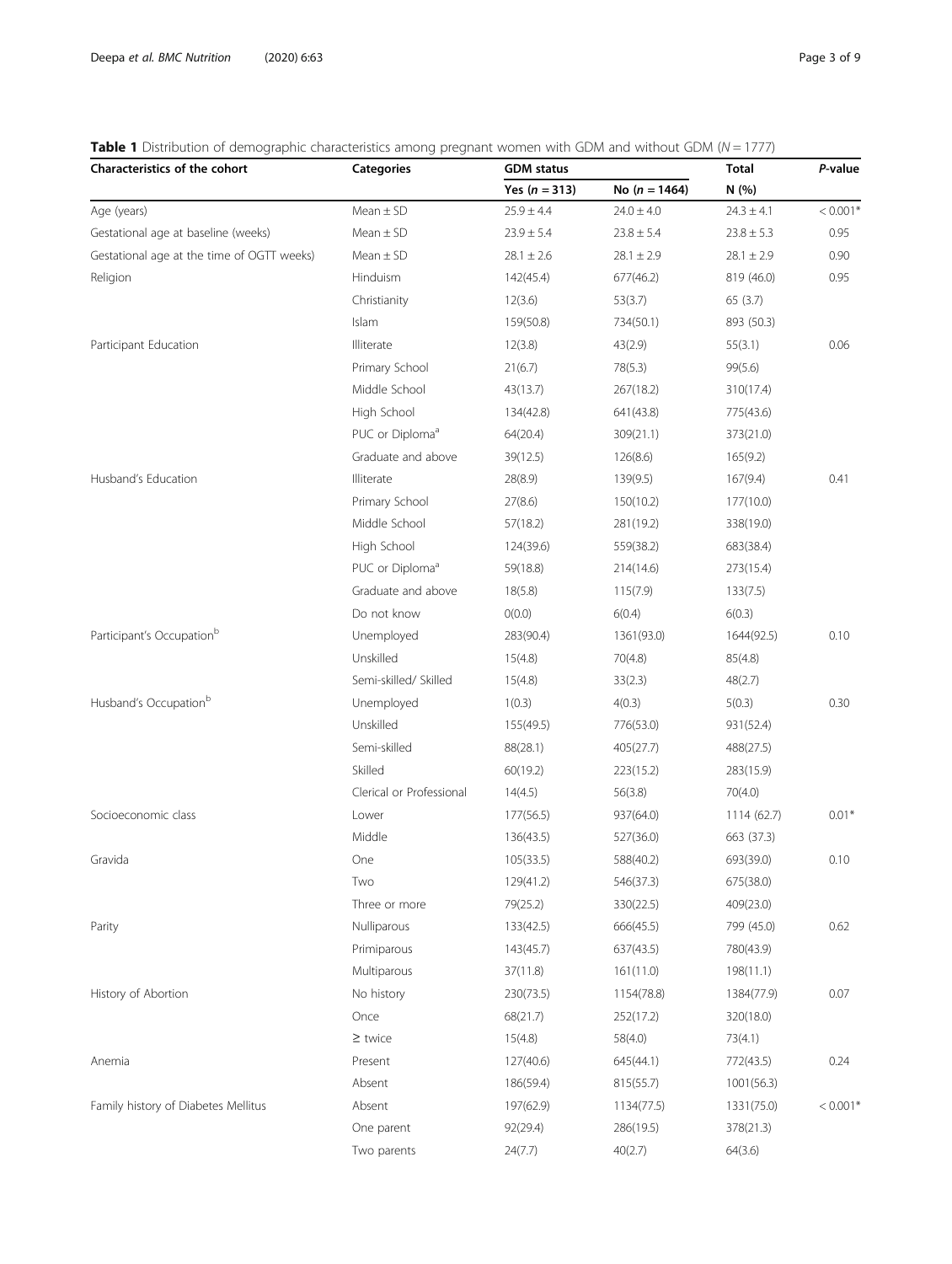| Characteristics of the cohort      | <b>Categories</b> | <b>GDM</b> status |                 | <b>Total</b> | P-value                |
|------------------------------------|-------------------|-------------------|-----------------|--------------|------------------------|
|                                    |                   | Yes $(n = 313)$   | No $(n = 1464)$ | N(%)         |                        |
| Metabolic Equivalent of Task (MET) | Low               | 8(2.6)            | 35(2.4)         | 43(2.4)      | 0.8                    |
|                                    | Moderate          | 305(97.4)         | 1429(97.6)      | 1734(97.6)   |                        |
| Sum of skin fold thickness (mm)    | Mean $\pm$ SD     | $18.4 + 4.7$      | $15.3 + 4.6$    | $15.9 + 4.8$ | $< 0.001$ <sup>*</sup> |
| Body mass index (BMI)              | Mean $\pm$ SD     | $27.3 + 5.2$      | $74.4 + 4.3$    | $74.9 + 4.6$ | $< 0.001$ <sup>*</sup> |

Table 1 Distribution of demographic characteristics among pregnant women with GDM and without GDM ( $N = 1777$ ) (Continued)

\* Statistically significant at 5% level of significance

<sup>a</sup>PUC Pre-university certification

<sup>a</sup>PUC Pre-university certification<br><sup>b</sup>Unskilled: laborer, construction laborer, helper, attender; peon, cleaner, sweeper

Semi-Skilled: Gatekeeper/Security, Asst. Operator, Asst. electrician, waiter

Skilled: Tailor, carpenter, driver, plumber, electrician

measured using a Holtain skinfold caliper; (Holtain 610ND) and the average of three readings was taken. Sum of skinfold was calculated by adding bicep, triceps and subscapular skinfolds. We assessed the physical activity levels of the pregnant woman using a validated questionnaire [[32](#page-7-0)] that captures the activities performed in a week, the duration of each activity, and frequencies of the activities were noted. We estimated the Metabolic Equivalent of Task (MET) values of each activity by multiplying MET allotted value, duration of the activity, and frequency performed in a week. The level of physical activity was defined as low if it was < 600 METs, moderate when 600– 2999 METs, and as high when it is  $(\geq 3000 \text{ METs.}$  The socioeconomic status was categorized based on the Kuppuswamy scale using education, occupation, and income, into upper, upper- middle, lower-middle, upper-lower, and lower. For analysis, purpose only two main categories of lower (upper-lower, and lower) and middle (upper middle, lower middle) was created [\[33\]](#page-7-0).

#### Ascertainment of GDM

A 2-h 75-g oral glucose tolerance test was performed during the 24th–36th week of gestation. Diagnostic cutoff points, as defined by the International Association of the Diabetes and Pregnancy Study Groups (IADPSG), for fasting  $\geq 92 \text{ mg/dL}$  and 2-h (postprandial)  $\geq 153 \text{ mg/d}$ dL. One glucose value equal to or above any cut-off point was considered for the diagnosis of GDM [\[34](#page-7-0)]. Pregnant women's hemoglobin values were also tested, and values less than 11 g/dL was considered as anemia.

#### Statistical analyses

Descriptive statistics were performed using IBM SPSS Software Version 23 [\[35\]](#page-7-0). It was done for maternal characteristics and food habits for women with and without GDM. Categorical variables were expressed as frequency and percentages (%) and normally distributed variables as mean and standard deviation. Missing data were analyzed using available case analysis. Association between food habits with GDM status was assessed using the Chisquare test to determine the food variables for

multivariable regression models. Modified Poisson regression with robust variance analysis was performed in R Version 3.6.2 [\[36\]](#page-7-0) to determine the association between food habits with GDM. This was adjusted for maternal age, family history of diabetes, socioeconomic class, body mass index (BMI), the sum of skinfold thickness, metabolic equivalent of task (MET) and gestational age. Confounders were selected based on the parameters that were significant in univariate analysis. Adjusted relative risk (aRR), unadjusted relative risk (RR), 95% confidence intervals (CI) along with  $p$ -values have been reported, where  $p$ values ≤0.05 is considered statistically significant.

#### Results

A total of 1777 pregnant women from the ongoing MAAS THI cohort were selected for this study. The mean age was 24.3 years, 50.3% were Muslim, 96.9% attended school, and most of them were unemployed (92.5%). A majority (62.7%) belonged to lower socioeconomic status. Of the total, 45.0% of the women were nulliparous, 43.5% anemic, 22.1% had a history of abortion, and 17.6%  $(n = 313)$  were diagnosed with GDM in the current pregnancy.

The mean age of women with GDM  $(25.9 \pm 4.4 \text{ years})$ was higher compared to women without GDM (24.0  $\pm$ 4.0 years) and was statistically significant. We found that socioeconomic status of women and having a family history of diabetes mellitus was statistically significant with GDM. Women with GDM had a higher sum of skinfold thickness  $(18.4 \pm 4.7)$  compared to normoglycemic women  $(15.3 \pm 4.6)$ . Women diagnosed with GDM also had higher BMI  $(27.3 \pm 5.2)$  when compared to women without GDM  $(24.4 \pm 4.3)$ . (Table [1\)](#page-2-0).

#### Food habit and its association with GDM

Among women with GDM, 76.7% consume red meat, 66.3% consume fried food, 42.9% eat out, 98.8% eat fruits, 97.8% consume vegetables, 90.8% consume polished rice, only 8.0% use palm oil for cooking, 28.7% drink coffee, 50.0% drink tea, 83.4% consume dairy products, 76.1% consume eggs, 82.2% consume chicken, and 66.2% consume fish. However, there was no statistically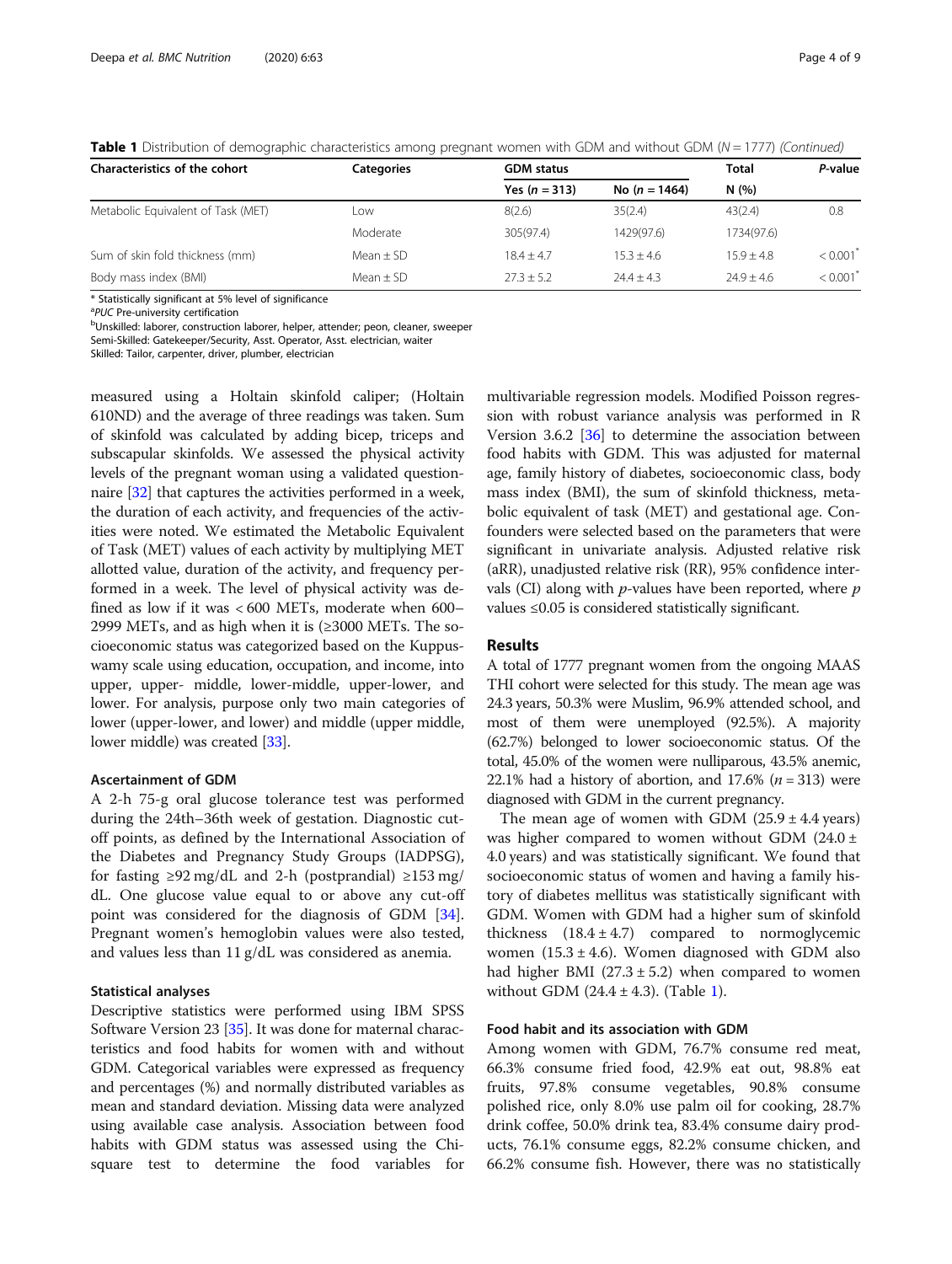#### Dietary habit Categories GDM status Total P- $\overline{Y}$ es (n = 313) No (n = 1464) n(%) value Red meat consumption Never Never 73(23.2) 420(28.7) 493(27.7) 0.02<sup>\*</sup>  $(2.3)$   $(1.8)$   $(2.3)$ 1–3 times /month 53(17.2) 190(12.9) 243(13.7) 1–3 times/week 153(48.7) 745(50.8) 898(50.5) > 3 times / week 10(3.2) 36(2.4) 46(2.6) Daily 11(3.5) 46(3.1) 57(3.2) Fried food Never 105(33.8) 470 (32.1) 575(32.4) 0.96 < 1 per week 93(29.6) 448(30.6) 541(30.4) 1–3 times a week 101(32.2) 470(32.1) 571(32.1) 4 to 6 times a week  $5(1.6)$   $25(1.7)$   $30(1.7)$ Daily 9(2.9) 51(3.4) 60(3.4) Eating out Never 178(57.0) 821(56.0) 999(56.2) 0.96 < 1 per week 87(27.7) 428(29.2) 515(29.0) 1–3 times a week 46(14.6) 205(14.0) 251(14.1) 4 to 6 times a week 1(0.3) 7(0.4) 7 (0.4) 8(0.5) Daily 1(0.3) 3(0.2) 4(0.2) Fruits Never 5(1.6) 38(2.5) 43(2.4) 0.22 < 1 serving /day 112(35.7) 476(32.5) 588(33.1) 2–4 servings / day 167(53.5) 757(51.7) 924(52.0) 5–6 servings / day 16(5.1) 92(6.2) 108(6.1) > 6 servings / day 13(4.1) 101(6.8) 114(6.4) Vegetables Never 7(2.2) 33(2.2) 40(2.3) 0.30 < 1 serving /day 90(28.7) 444(30.3) 534(30.1) 2–4 servings / day 186(59.6) 794(54.2) 980(55.1) 5–6 servings /day 17(5.4) 93(6.3) 110(6.2) > 6 serving /day 13(4.1) 100(6.8) 113(6.4) Polished Rice No 29(9.2) 109(7.4) 138(7.8) 0.28 Yes 284(90.8) 1355(92.5) 1639(92.2) Palm oil for cooking Sunflower 267(85.3%) 1186(81%) 1186(81%) 1453(81.8%) 0.08 Palm 25(8%) 183(12.5%) 208(11.7%) Others <sup>a</sup> 21(6.7%) 21(6.7%) 95(6.5%) 95(6.5%) Coffee Never 224(71.3) 997(68.1) 1221(68.7) 0.47 1–2 cups a day 86(27.70) 453(30.9) 539(30.3)  $>$  2 cups a day 3(1.0) 14(1.0) 17(1.0) Tea 16650.0) 156(50.0) 760(51.9) 760(51.9) 916(51.5) 0.80 1–2 cups a day 145(46.2) 651(44.4) 796(44.8)  $> 2$  cups a day  $12(3.8)$  53(3.6) 65(3.7) Dairy Never 51(16.6) 283(19.3) 334(18.8) 0.51 < 1 per month 5(1.6) 18(1.2) 23(1.3) 1–3 times /month 0(0) 4(0) 4(0.2) 1–3 times/week 48(15.3) 181(12) 229(12.9) > 3 times / week 2(0.6) 12(1) 14(0.8)

Daily 207(65.9) 966(66) 1173(66.0)

#### <span id="page-4-0"></span>**Table 2** Univariate analysis of dietary habits with GDM status of pregnant women ( $N = 1777$ )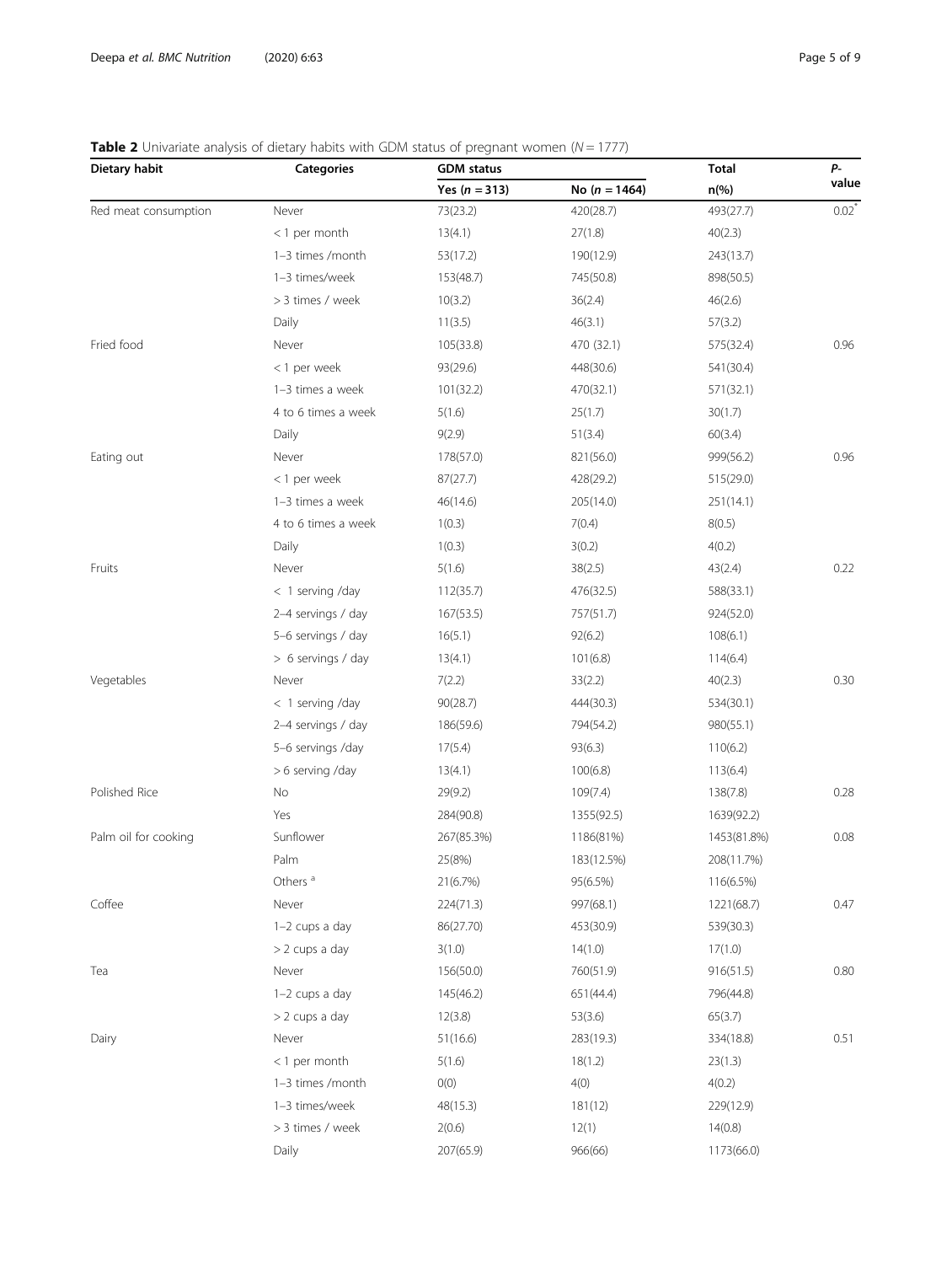| Table 2 Univariate analysis of dietary habits with GDM status of pregnant women (N = 1777) (Continued) |  |
|--------------------------------------------------------------------------------------------------------|--|
|--------------------------------------------------------------------------------------------------------|--|

| Dietary habit | <b>Categories</b> | <b>GDM</b> status |                 | <b>Total</b><br>$n\left(\%\right)$ | P-    |
|---------------|-------------------|-------------------|-----------------|------------------------------------|-------|
|               |                   | Yes $(n = 313)$   | No $(n = 1464)$ |                                    | value |
| Eggs          | Never             | 74(23.9)          | 340(23)         | 414(23.3)                          | 0.63  |
|               | $<$ 1 per month   | 7(2.2)            | 34(2)           | 41(2.3)                            |       |
|               | 1-3 times /month  | 16(5.1)           | 61(4)           | 77(4.3)                            |       |
|               | 1-3 times/week    | 163(51.9)         | 816(56)         | 979(55.1)                          |       |
|               | > 3 times / week  | 17(5.4)           | 53(4)           | 70(3.9)                            |       |
|               | Daily             | 36(11.5)          | 160(11)         | 196(11.0)                          |       |
| Chicken       | Never             | 56(17.8)          | 282(19)         | 338(19.0)                          | 0.89  |
|               | $<$ 1 per month   | 6(1.9)            | 36(3)           | 42(2.4)                            |       |
|               | 1-3 times /month  | 35(11.5)          | 142(10)         | 177(10.0)                          |       |
|               | 1-3 times/week    | 198(63.1)         | 934(64)         | 1132(63.7)                         |       |
|               | > 3 times / week  | 18(5.7)           | 70(5)           | 88(5.0)                            |       |
| Fish          | Never             | 105(33.8)         | 570(39)         | 675(38.0)                          | 0.34  |
|               | $<$ 1 per month   | 25(8.0)           | 94(6)           | 119(6.7)                           |       |
|               | 1-3 times /month  | 80(25.5)          | 383(26)         | 463(26.1)                          |       |
|               | 1-3 times/week    | 103(32.8)         | 417(28)         | 520(29.3)                          |       |

Row percentages are included

\* Statistically significant at 5% level of significance

<sup>a</sup> others include, safflower oil, gingerly and rice bran oil

significant difference between women with and without GDM, in most of the food types (Table [2\)](#page-4-0). Fruits and vegetable consumption (> 6 servings) was higher in women with normal glucose levels compared to women with GDM (6.8% v/s 4.1%). We found that red meat ( $p$  value = 0.02) intake was significantly associated with GDM.

Table 3 provides the results of unadjusted and adjusted estimates in relation to GDM. The results reveal that eating red meat more than thrice a week is statistically significant  $(aRR = 2.1; (95\% \text{ CI: } 1.5,2.9)$ even after adjusting for other factors namely age, family history of diabetes mellitus, socioeconomic class, body mass index (BMI), the sum of skinfold thickness, metabolic equivalent of task (MET) and gestational age.

#### **Discussion**

To our knowledge, this is the first prospective study to assess the association between food habits during pregnancy and the risk of GDM among women attending public hospitals in India. In the absence of data from India, we, for the first time, show evidence that the use of red meat is significantly associated with GDM, similar to studies in different parts of the world [[29,](#page-7-0) [37](#page-7-0)–[39](#page-7-0)].

The meat consumption in India is on the rise, albeit much lower compared to other Western countries. We report in this study that red meat consumption and gestational diabetes are associated with relatively younger, mostly nulliparous women in the MAASTHI cohort, who are from the lower socioeconomic strata. Although red meat has emerged as a risk factor for colorectal cancer [\[40](#page-7-0)] and lung cancer [[41\]](#page-8-0) there are no studies in

**Table 3** Poisson regression model of effect of dietary habits on GDM status of pregnant women adjusted for confounders ( $N =$ 1777)

| Variable                    | <b>Categories</b> | Unadjusted<br>RR (95% CI) | P- value   | Adjusted<br>RR (95% CI) | P-value    |
|-----------------------------|-------------------|---------------------------|------------|-------------------------|------------|
| <b>Red Meat consumption</b> | Never             |                           |            |                         |            |
|                             | $<$ 1 per month   | 1.0(0.4, 2.3)             | 0.98       | 1.2(0.6, 2.4)           | 0.85       |
|                             | or 3 times /month | 0.8(0.49, 1.2)            | 0.26       | 0.9(0.6, 1.3)           | 0.41       |
|                             | 1–3 times/week    | .3(0.95, 1.6)             | 0.11       | 1.3(0.98, 1.6)          | 0.10       |
|                             | > 3 times /week   | 2.6(1.8, 3.8)             | $< 0.001*$ | 2.1(1.5,2.9)            | $< 0.001*$ |

Adjusted for age, family history of diabetes mellitus, socioeconomic class, BMI (body mass index), sum of skin fold thickness, MET (metabolic equivalent of task) and gestational age

1: reference category, CI Confidence Interval

\* Statistically significant at 5% level of significance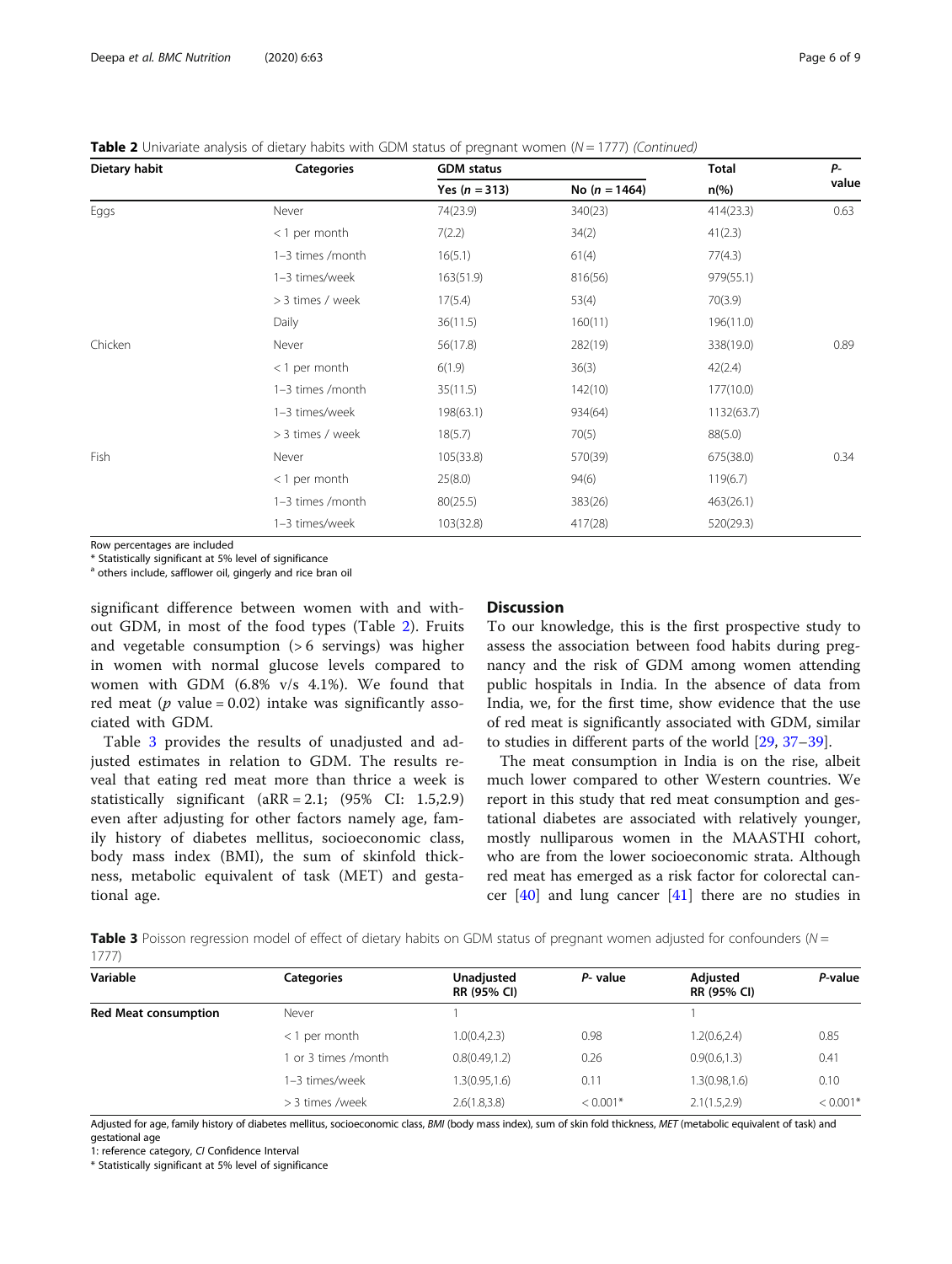<span id="page-6-0"></span>India to show the association between GDM and red meat consumption. Several causal mechanisms can explain GDM and red meat consumption. First, studies have shown that heme iron in red meat may be causing GDM [[42\]](#page-8-0), excess iron has been implicated in increasing the insulin resistance and the risk of type 2 diabetes. It is important to consider here that all public hospitals in India supplement pregnant women with Iron tablets irrespective of their iron status. Increased iron supplements in pregnant women without iron deficiency were related to an increased risk of GDM [[43\]](#page-8-0). Thus, high red meat consumption and indiscriminate iron supplementation may be related to GDM. Qiet al earlier reported a higher consumption of red meat to increased risk of coronary heart disease among women with type 2 diabetes. Secondly, red meat is also high in saturated fat and cholesterol, thus affecting insulin sensitivity and beta-cell function [[44,](#page-8-0) [45](#page-8-0)]. We found that there is inadequate consumption of vegetables and fruits in pregnant women attending public hospitals; women in lower socioeconomic strata often have limited access to nutritious food; their dietary choices are determined by affordable food items, social rank within the household and intrahousehold food allocation [[46,](#page-8-0) [47](#page-8-0)]. According to national family health survey, more than half (50.4%) of pregnant women are anemic in India [[48\]](#page-8-0) and the recent comprehensive national nutrition survey revealed 30.9% of adolescents are vitamin B12 deficient [[49\]](#page-8-0). On the other hand, rapid urbanization has resulted in nutrition transition, and it is estimated that 166 million adults are overweight and obese, and 73 million are diabetic [[9\]](#page-7-0). Thus, India is at a unique juncture where both undernutrition and overweight has to be addressed by the public health system as non-communicable diseases are no longer the disease of the upper strata.

Among the strengths, this research was done in a fairly large sample with due considerations of confounding factors. Our data provide an independent risk factor for gestational diabetes that suggests that high red meat consumption thereof was associated with an increased risk of having GDM. These findings may be useful in dietary counselling during pregnancy. The limitations of the study are that we have not assessed portion size, and second, the questionnaires were not validated, and responses were recorded based on the participants' recall. Third, we have not been able to adjust for dietary energy intake, we agree that it is a major limitation given that it might confound the overall association. Fourth, although we have identified associations between GDM incidence and red meat consumption, we do not suggest any causation and future studies are required to investigate this further.

#### Conclusion

The results reported in this study indicated that a high intake of red meat is associated with an increased risk of having GDM. A further detailed evaluation of the diet, analyzing quality and quantity, is needed to understand the risk profile in this population better. Diet counselling for pregnant women at public hospitals can focus on preventing adverse pregnancy outcomes. Interventions to educate women in lower socioeconomic strata on inexpensive, seasonal, and healthy food might be helpful.

#### Supplementary information

Supplementary information accompanies this paper at [https://doi.org/10.](https://doi.org/10.1186/s40795-020-00388-x) [1186/s40795-020-00388-x.](https://doi.org/10.1186/s40795-020-00388-x)

Additional file 1. Questionnaire. The file has the food habit questionnaire used in the study.

#### Abbreviations

BMI: Body mass index; GDM: Gestational diabetes mellitus; MET: Metabolic equivalent of task; T2DM: Type 2 diabetes mellitus

#### Acknowledgements

We sincerely thank the Department of Health and Family Welfare, Government of Karnataka (DoHFW, GoK), and The Bruhat Bengaluru Mahanagara Palike (BBMP) for permitting us to conduct the study and providing constant support. We thank hospitals under DoHFW, GoK, Superintendents, Medical Officers, doctors, and all the support staff of the department for assistance in an ongoing study. We thank Ms. Eunice Lobo, Ms. Srinidhi Koya, and Ms. Daisy John for the critical review of the manuscript. Thanks to Ms. Yamuna for helping with the MET value calculations. Thanks to Dr. Anjaly Krishnan for support with the analysis. Sincere thanks to Dr. Suresh Shapeti and Mr. T.S. Ramesh for the administrative support. We thank all the team members of MAASTHI for their support in carrying out research activities in the field. We thank all participants for their participation in the ongoing cohort.

#### Authors' contributions

DR was involved in conceptualization, investigation, formal analysis and writing- original draft preparation. MGL was involved in formal analysis, reviewing and editing. OVS did critical review and editing of the manuscript. GRB supervised the study, designed the methodology, edited and reviewed the manuscript for submission. All authors have read and approved the manuscript.

#### Funding

This work was supported by the Wellcome Trust DBT India Alliance Fellowship (grant number: IA/CPHI/14/1/501499) to Giridhara R Babu. The funding agency had no role in the design and conduct of the study; collection, management, analysis, and interpretation of the data; preparation, review, or approval of the manuscript; or decision to submit the manuscript for publication.

#### Availability of data and materials

The datasets used and analysed during the current study are available from the corresponding author on reasonable request.

#### Ethics approval and consent to participate

The study was reviewed and approved by the institutional ethical review board at the Bangalore campus of IIPH-H (Ref No: IIPHHB/TRCIEC/091/2015 Dated 13/11/2015). Written informed consent was obtained from all the enrolled participants of the study for participation in the study and presentation of anonymized results through publications in journals and reports.

#### Consent for publication

Not applicable.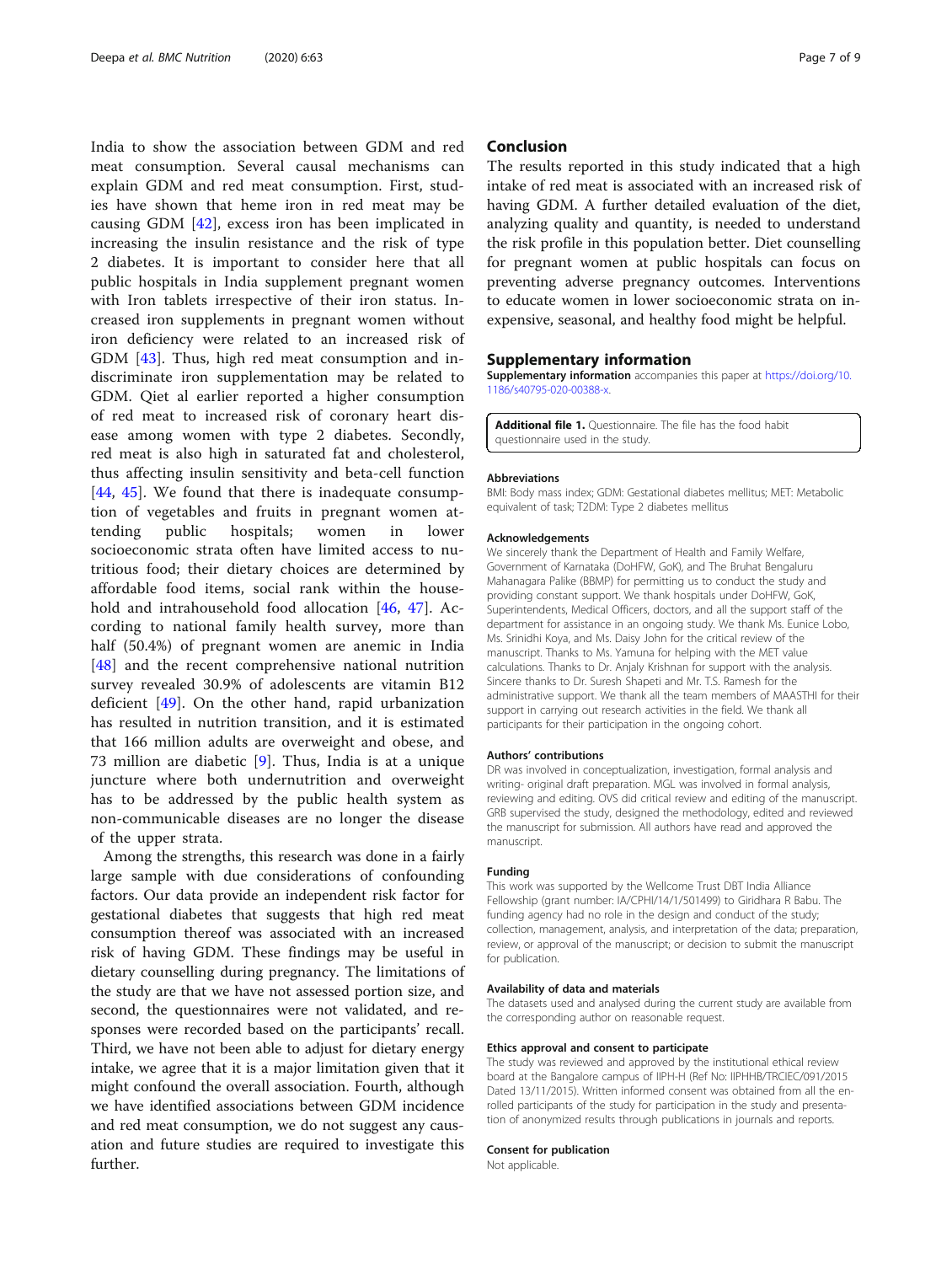#### <span id="page-7-0"></span>Competing interests

The authors declare that they have no competing interests.

#### Author details

<sup>1</sup>Indian Institute of Public Health-Bangalore, Public Health Foundation of India (PHFI), Bangalore, India. <sup>2</sup>Indian Institute of Public Health-Hyderabad, Public Health Foundation of India (PHFI), Hyderabad, India. <sup>3</sup>Care and Public Health Research Institute, Maastricht University, Maastricht, Limburg, The Netherlands. <sup>4</sup> Lifecourse epidemiology, Indian Institute of Public Health-Bangalore, Public Health Foundation of India (PHFI), Magadi Road I cross, SIHFW premises, Bengaluru 560023, India. <sup>5</sup>Public health and clinical medicine, Wellcome Trust/DBT India Alliance, New Delhi, India.

#### Received: 24 May 2020 Accepted: 12 October 2020 Published online: 19 November 2020

#### References

- WHO. In: WHO/NCD/NCS/992, editor. Definition, diagnosis and classification of diabetes mellitus and its complications. Part 1: diagnosis and classification of diabetes mellitus. Geneva: World Health Organization; 1999.
- 2. Catalano PM, McIntyre HD, Cruickshank JK, McCance DR, Dyer AR, Metzger BE, et al. The hyperglycemia and adverse pregnancy outcome study: associations of GDM and obesity with pregnancy outcomes. Diabetes Care. 2012;35(4):780–6.
- 3. Kalra P, Kachhwaha CP, Singh HV. Prevalence of gestational diabetes mellitus and its outcome in western Rajasthan. Indian J Endocrinol Metab. 2013;17(4):677.
- 4. Saxena P, Tyagi S, Prakash A, Nigam A, Trivedi SS. Pregnancy outcome of women with gestational diabetes in a tertiary level hospital of North India. Indian J Community Med. 2011;36(2):120.
- van Hoorn J, Dekker G, Jeffries B. Gestational diabetes versus obesity as risk factors for pregnancy-induced hypertensive disorders and fetal macrosomia. Aust N Z J Obstet Gynaecol. 2002;42(1):35–40.
- 6. Coustan DR. Gestational diabetes mellitus. Clin Chem. 2013;59(9):1310–21.
- 7. Kim C, Newton KM, Knopp RH. Gestational diabetes and the incidence of type 2 diabetes: a systematic review. Diabetes Care. 2002;25(10):1862–8.
- 8. Bellamy L, Casas J-P, Hingorani AD, Williams D. Type 2 diabetes mellitus after gestational diabetes: a systematic review and meta-analysis. Lancet. 2009;373(9677):1773–9.
- 9. Cho N, Shaw J, Karuranga S, Huang Y, da Rocha FJ, Ohlrogge A, et al. IDF diabetes atlas: global estimates of diabetes prevalence for 2017 and projections for 2045. Diabetes Res Clin Pract. 2018;138:271–81.
- 10. Li KT, Naik S, Alexander M, et al. Screening and diagnosis of gestational diabetes in India: a systematic review and meta-analysis. Acta Diabetol. 2018;55:613–25. [https://doi.org/10.1007/s00592-018-1131-1.](https://doi.org/10.1007/s00592-018-1131-1)
- 11. Basu J, Datta C, Chowdhury S, Mandal D, Mondal NK, Ghosh A. Gestational diabetes mellitus in a tertiary care hospital of Kolkata, India: prevalence, pathogenesis and potential disease biomarkers. experimental and clinical endocrinology & diabetes; 2018.
- 12. Seshiah V, Cynthia A, Balaji V, Balaji MS, Ashalata S, Sheela R, et al. Detection and care of women with gestational diabetes mellitus from early weeks of pregnancy results in birth weight of newborn babies appropriate for gestational age. Diabetes Res Clin Pract. 2008;80(2):199–202.
- 13. Bashir M, Baagar K, Naem E, Elkhatib F, Alshaybani N, Konje JC, et al. Pregnancy outcomes of early detected gestational diabetes: a retrospective comparison cohort study. Qatar BMJ Open. 2019;9(2):e023612.
- 14. Nielsen KK, Damm P, Kapur A, Balaji V, Balaji MS, Seshiah V, et al. Risk factors for hyperglycaemia in pregnancy in Tamil Nadu, India. PloS one. 2016;11(3): e0151311.
- 15. Zhu Y, Hedderson MM, Quesenberry CP, Feng J, Ferrara A. Central obesity increases the risk of gestational diabetes partially through increasing insulin resistance. Obesity. 2019;27(1):152–60.
- 16. Chu SY, Callaghan WM, Kim SY, Schmid CH, Lau J, England LJ, et al. Maternal obesity and risk of gestational diabetes mellitus. Diabetes Care. 2007;30(8):2070–6.
- 17. Babu GR, Deepa R, Glenda M, Katon JG, Daniel A. Do gestational obesity and gestational diabetes have an independent effect on neonatal adiposity? Results of mediation analysis from a cohort study in South India. Clin Epidemiol. 2019;11:1067–80.
- 18. Jensen DM, Damm P, Sørensen B, Mølsted-Pedersen L, Westergaard JG, Klebe J, et al. Clinical impact of mild carbohydrate intolerance in pregnancy:

a study of 2904 nondiabetic Danish women with risk factors for gestational diabetes mellitus. Am J Obstet Gynecol. 2001;185(2):413–9.

- 19. Banerji MA, Faridi N, Atluri R, Chaiken RL, Lebovitz HE. Body composition, visceral fat, leptin, and insulin resistance in Asian Indian Men. J Clin Endocrinol Metab. 1999;84(1):137–44.
- 20. Barker DJ. The developmental origins of chronic adult disease. Acta Paediatr. 2004;93:26–33.
- 21. Fall C. Nutrition in fetal life and childhood and its linkage with adult noncommunicable disease: lessons from birth cohort studies in India. Proc Indian Natl Sci Acad. 2018;84(4):881–9.
- 22. Bo S, Menato G, Lezo A, Signorile A, Bardelli C, De Michieli F, et al. Dietary fat and gestational hyperglycaemia. Diabetologia. 2001;44(8):972–8.
- 23. Morisset AS, St-Yves A, Veillette J, Weisnagel SJ, Tchernof A, Robitaille J. Prevention of gestational diabetes mellitus: a review of studies on weight management. Diabetes Metab Res Rev. 2010;26(1):17–25.
- 24. Lotfi MH, Fallahzadeh H, Rahmanian M, Hosseinzadeh M, Lashkardoost H, Doaei S, Gholamalizadeh M, Hamedi A. Association of food groups intake and physical activity with gestational diabetes mellitus in Iranian women. J Matern Fetal Neonatal Med. 2020;33(21):3559–64.
- 25. Bao W, Tobias DK, Olsen SF, Zhang C. Pre-pregnancy fried food consumption and the risk of gestational diabetes mellitus: a prospective cohort study. Diabetologia. 2014;57(12):2485–91.
- 26. Dominguez LJ, Martínez-González MA, Basterra-Gortari FJ, Gea A, Barbagallo M, Bes-Rastrollo M. Fast food consumption and gestational diabetes incidence in the SUN project. PLoS One. 2014;9(9):e106627.
- 27. Bao W, Tobias DK, Hu FB, Chavarro JE, Zhang C. Pre-pregnancy potato consumption and risk of gestational diabetes mellitus: prospective cohort study. bmj. 2016;352:h6898.
- 28. Zhang C, Schulze MB, Solomon CG, Hu FB. A prospective study of dietary patterns, meat intake and the risk of gestational diabetes mellitus. Diabetologia. 2006;49(11):2604–13.
- 29. Schoenaker DAJM, Mishra GD, Callaway LK, Soedamah-Muthu SS. The role of energy, nutrients, foods, and dietary patterns in the development of gestational diabetes mellitus: a systematic review of observational studies. Diabetes Care. 2016;39(1):16–23.
- 30. Carolan M, Gill GK, Steele C. Women's experiences of factors that facilitate or inhibit gestational diabetes self-management. BMC Pregnancy Childbirth. 2012;12(1):99.
- 31. Babu GR, Murthy G, Deepa R, Kumar HK, Karthik M, Deshpande K, et al. Maternal antecedents of adiposity and studying the transgenerational role of hyperglycemia and insulin (MAASTHI): a prospective cohort study. BMC Pregnancy Childbirth. 2016;16(1):311.
- Bharathi AV, Kuriyan R, Kurpad AV, Thomas T, Ebrahim S, Kinra S, et al. Assessment of physical activity using accelerometry, an activity diary, the heart rate method and the Indian migration study questionnaire in south Indian adults. Public Health Nutr. 2010;13(1):47–53.
- 33. Kumar BR, Dudala SR, Rao A. Kuppuswamy's socio-economic status scale–a revision of economic parameter for 2012. Int J Res Dev Health. 2013;1(1):2–4.
- 34. Metzger B, Gabbe S, Persson B, Buchanan T, Catalano P, Damm P, et al. International Association of Diabetes and Pregnancy Study Groups Consensus Panel. International association of diabetes and pregnancy study groups recommendations on the diagnosis and classification of hyperglycemia in pregnancy. Diabetes Care. 2010;33(3):676–82.
- 35. IBM Corp. Released 2015. IBM SPSS Statistics for Windows, Version 23.0. Armonk: IBM Corp.
- 36. R Core Team. R: a language and environment for statistical computing. R Foundation for Statistical Computing, Version 3.6.2, Vienna; 2020. [https://](https://www.R-project.org/) [www.R-project.org/](https://www.R-project.org/).
- 37. Marí-Sanchis A, Díaz-Jurado G, Basterra-Gortari FJ, de la Fuente-Arrillaga C, Martínez-González MA, Bes-Rastrollo M. Association between pre-pregnancy consumption of meat, iron intake, and the risk of gestational diabetes: the SUN project. Eur J Nutr. 2018;57(3):939–49.
- 38. Bao W, Bowers K, Tobias DK, Hu FB, Zhang C. Prepregnancy dietary protein intake, major dietary protein sources, and the risk of gestational diabetes mellitus: a prospective cohort study. Diabetes Care. 2013;36(7):2001–8.
- 39. Zareei S, Homayounfar R, Mehdi Naghizadeh M, Ehrampoush E, Rahimi M. Dietary pattern in pregnancy and risk of gestational diabetes mellitus (GDM). Diabetes Metab Syndr. 2018;12(3):399–404.
- 40. Malhotra S. Geographical distribution of gastrointestinal cancers in India with special reference to causation. Gut. 1967;8(4):361.